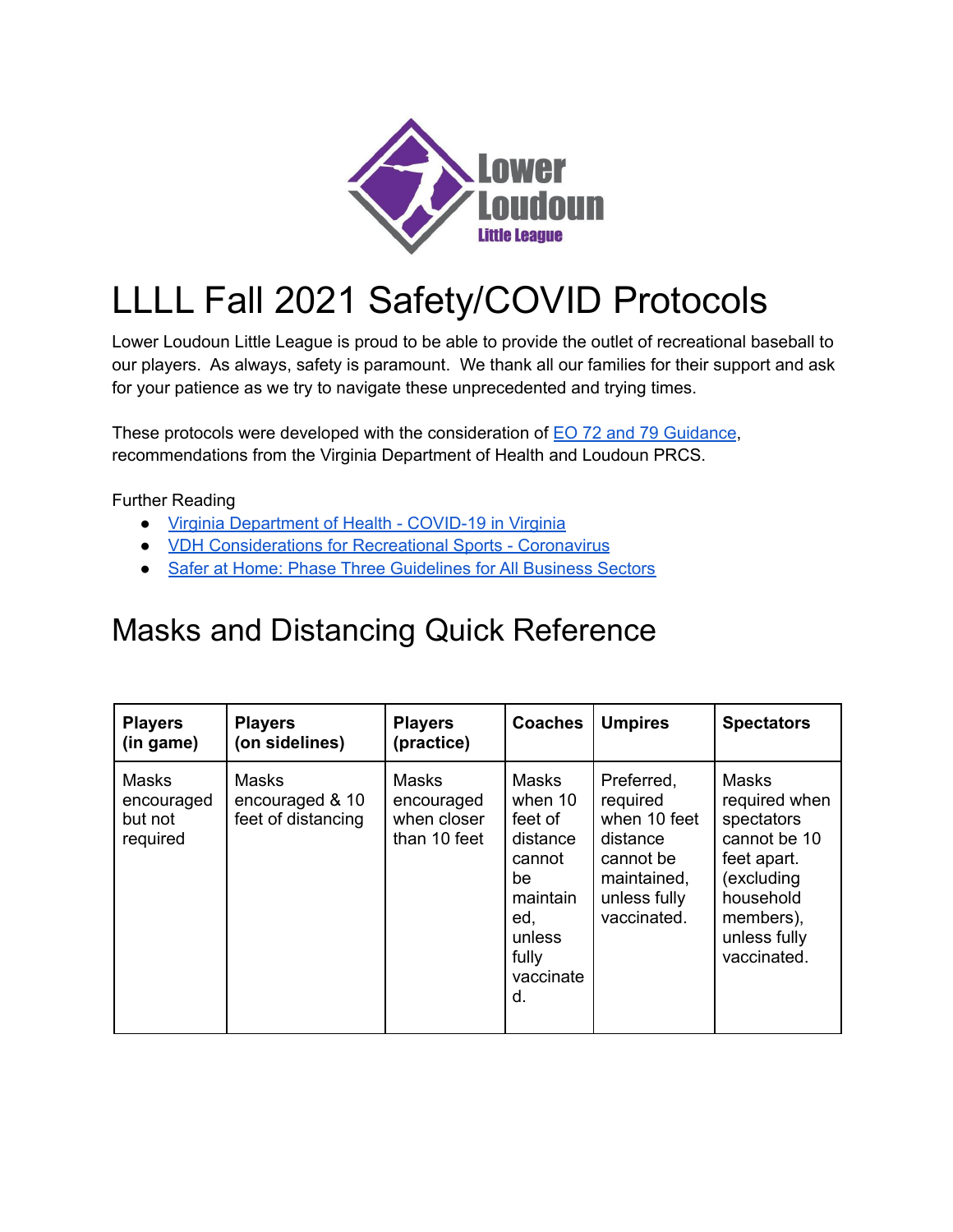## Safety/COVID Protocols

- 1. All teams are required to have a dedicated COVID Coordinator. This is an additional Coach for the 2021 season and is not counted as one of the on-field coaches. The responsibilities of the COVID Coordinator are:
	- a. Ensure the Health Checks are completed in Teamsnap by ALL players and coaches before each event (practices, games, etc.)
	- b. Ensure players remain socially distanced while not on the field.
	- c. Ensure all spectators follow the appropriate protocols specific to spectators (below).
- 2. Before every event, parents must complete the Health Check Questionnaire for each player and adult non-player if applicable (coaches, managers, etc.)
- 3. Players:
	- a. Must remain socially distanced (10ft) when not on the field
	- b. May remove their masks when on the field of play or when socially distanced from other players and coaches
	- c. Must bring their own water/drink to practice. Sharing of snacks/food/drinks is prohibited at all events.
	- d. Must bring their own equipment (helmets, bats, gloves) unless otherwise specified.
	- e. All player's equipment must be stored outside the dugout. (See below)
- 4. Managers/Coaches:
	- a. Must remain socially distanced when not on the field unless fully vaccinated.
- 5. No spitting, chewing gum, or sunflower seeds.
- 6. Everyone is encouraged to wash and disinfect their hands before and after events.
- 7. Equipment:
	- a. On-field masks (Tee-ball) must be wiped down with disinfectant in between every use (every half inning)
	- b. Catcher's gear must be disinfected between each use if shared.
	- c. Each team will use their own baseballs when on the field (including games). Balls should be wiped down as often as possible.
	- d. While we strongly encourage players to provide their own bats, in the event that a bat needs to be shared it must be wiped down in between each use.
- 8. Dugouts
	- a. Only the on-deck batter and one coach are permitted in the dugout
	- b. The dugout will be extended down the line so that the players may remain socially distanced and store their equipment along the fence line.
	- c. Parents are encouraged to bring a folding chair for the player and possibly an umbrella or small canopy for shade on hot days.
- 9. There are no post game handshakes. It is suggested that the players lineup on the foul lines, socially distanced, and tip their cap to congratulate the other team.